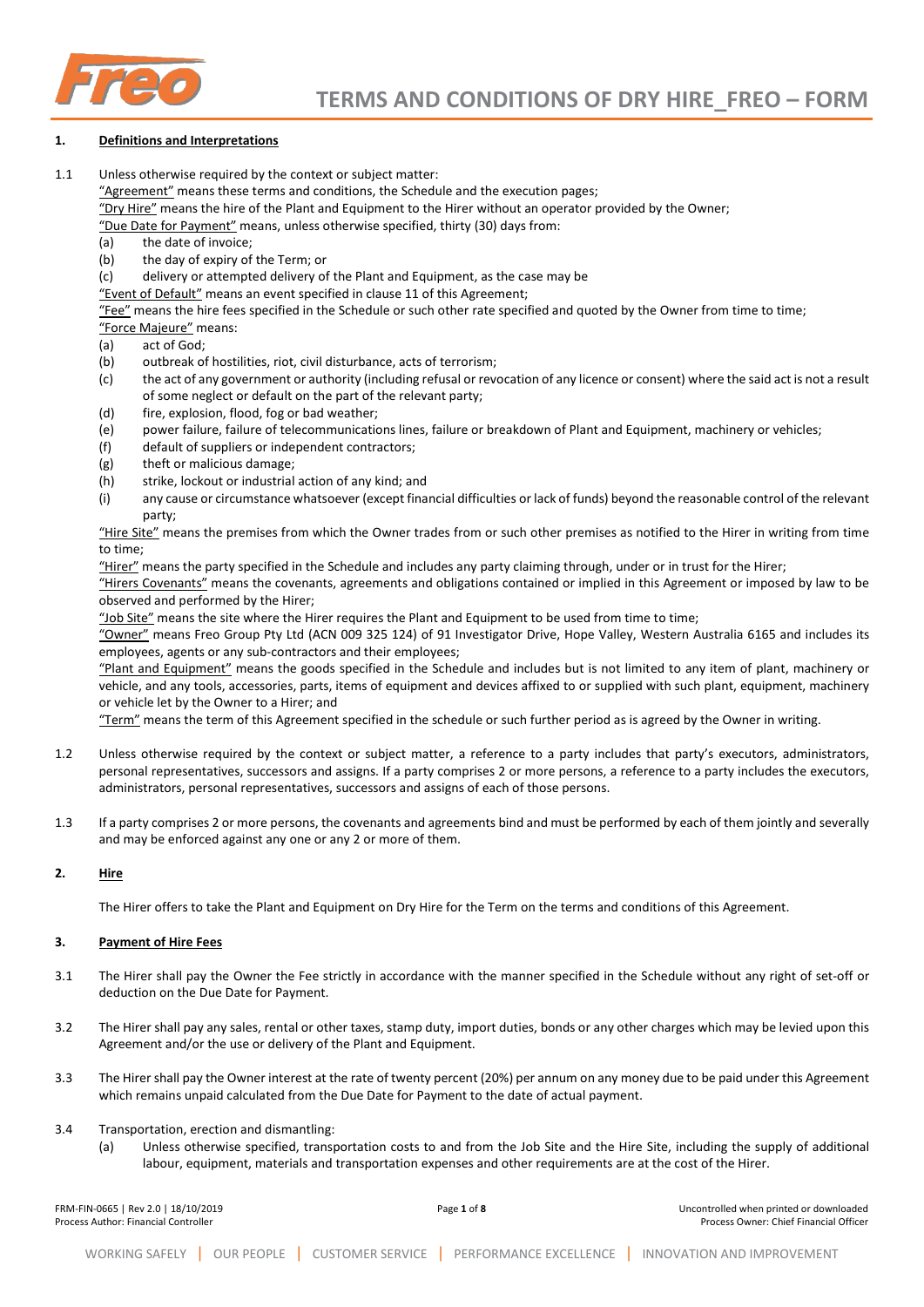

- (b) Unless otherwise specified, the Hirer is responsible for the supply of all necessary craneage, labour and other handling equipment to offload, assemble, erect, dismantle and load the Plant and Equipment at the Job Site.
- 3.5 Rentals shall not be subject to any set-off or deduction for any reason whatsoever and, without limiting the generality of the foregoing, by reason of non-working time howsoever caused, downtime due to normal wear and tear excepted if plant and equipment is maintained as per manufacturer's specifications, during the Rental Period or any extension thereof, nor shall the Hirer be relieved from his responsibility to pay rent for the entire Rental Period by reason of the fact that the Plant and Equipment is returned prior to the expiration of the minimum rental period.
- 3.6 Rental at the Rental Rate shall be paid by the Hirer to the Owner until the Plant and Equipment is returned to the Owner in good operating condition, reasonable wear and tear excepted. If servicing and/or repairs are found to be required by the Owner, the Hirer shall continue to pay Rental at the Rental Rate until the Plant and Equipment is returned to good operating condition as determined by the Owner.
- 3.6 A fee of \$250 for washing/cleaning of equipment at the end of the hire will apply per item of equipment if not returned in the same condition as when the equipment departed from the branch.
- 3.7 Refuelling of equipment at the end of the hire will be charged at \$3.50 per litre if not returned with a full tank.

# **4. Operation, maintenance and storage of Plant and Equipment**

- 4.1 The Hirer shall at the Hirer's expense keep and maintain the Plant and Equipment in proper working order and good and substantial repair, including but not limited to lift studies and job safety analysis, lubricating, refuelling, daily servicing, servicing as required by manufacturer, running repairs, making mechanical, structural and electrical repairs, and where necessary replacing tyres and other wearing parts.
- 4.2 The Hirer must, in operating the Plant and Equipment, employ only persons who are properly trained and competent, and certified by Worksafe, or any successor organization if applicable, and holders of an appropriate driver's licence and use recognised standards efficiently for the purpose for which the Plant and Equipment were intended at the date of its acquisition by the Owner.
- 4.3 The Hirer shall operate, maintain and store the Plant and Equipment with due care and diligence and in compliance with the instructions and recommendations of the supplier and manufacturer of the Plant and Equipment as to their operation, maintenance and storage or in accordance with any specific instructions of the Owner.
- 4.4 The Hirer must not, without the prior consent of the Owner, make any alterations, additions or replacements to the Plant and Equipment.
- 4.5 The Hirer must:
	- (a) comply with all relevant laws, regulations, rules and by-laws governing or relating to the registration or licensing of the Plant and Equipment, and to its use and operation;
		- (b) not do or cause or suffer to be done any act, matter or thing which is likely to endanger the safety or condition of the Plant and Equipment;
		- (c) pay to the Owner on demand all money which the Owner pays or is liable to pay to make good any failure by the Hirer to comply with any obligation under this Agreement and all other costs and expenses, including legal costs and expenses that the Owner may incur in the enforcement or protection or attempted enforcement or protection of the Owner's rights under this Agreement or in the Plant and Equipment, including money paid by the Owner in releasing any lien or other encumbrance claimed on the Plant and Equipment and in dismantling and removing the Plant and Equipment from any premises;
		- (d) notify the Owner of any accident resulting in injury to persons or damage to property (including damage to the Plant and Equipment) involving the Plant and Equipment within seven (7) days of the date of the accident;
		- (e) not remove the Plant and Equipment from the State of Western Australia without the prior written consent of the Owner; and
		- (f) to secure the Plant and Equipment when not in use and to ensure that all reasonable measures are taken to protect the Plant and Equipment against acts of theft and vandalism.
- 4.6 The Hirer must effect insurance and maintain any such insurance with an insurer acceptable to the Owner in the names of the Owner and the Hirer for their respective rights and interests whilst the Plant and Equipment is at the Job Site or in transit between the Job Site and Hire Site in respect of the following:
	- (a) the Plant and Equipment for the full replacement value against such risk as the Owner may nominate or, in the absence of such nomination, against loss or damage by fire, theft, accident and such other risks as are insured against by prudent persons engaged in a similar business to that of the Hirer excluding liability for claims being the subject of compulsory third party bodily injury insurance on vehicles registered by the Owner;
	- (b) a policy of employers' indemnity insurance including workers' compensation insurance in respect of all employees of the Hirer in respect of damage or loss caused by the use, maintenance, repair or storage of the Plant and Equipment; and

| FRM-FIN-0665   Rev 2.0   18/10/2019  |  |
|--------------------------------------|--|
| Process Author: Financial Controller |  |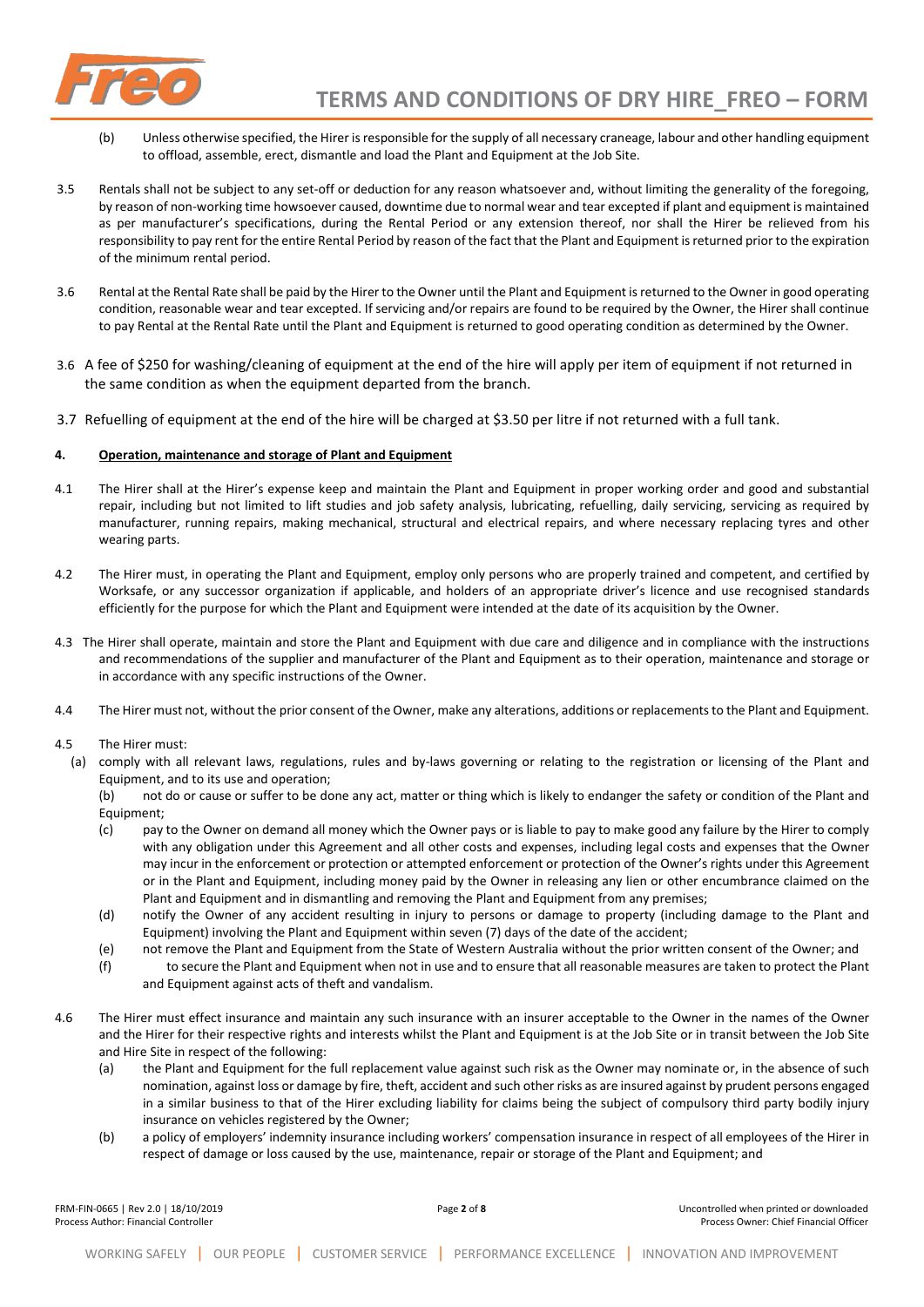

- (c) public risk liability and product defect liability, and any other such insurance in support of the indemnities contained in this Agreement, and must in respect of any such policy of insurance, deliver to the Owner a copy of the policy and promptly pay all premiums and stamp duty payable in respect of the policy.
- 4.7 Each of the Owner and the Hirer is entitled to receive payments of money under the insurance policy effected pursuant to this clause according to its interest in the policy. Each party agrees to assist and co-operate with the other in making, pursuing and settling any claim made under the policy.
- 4.8 Without limiting the generality of clause 4.7 and if the Owner requests, the Hirer will expend all money received by it under the policy in respect to damage to the Plant and Equipment in restoring or replacing the Plant and Equipment to its condition prior to the commencement of this Agreement subject to reasonable wear and tear, and if such money is insufficient the Hirer will make good the deficiency at its own cost.

#### **5. Retention of Title, Liens and Encumbrances**

- 5.1 The Hirer must not and must not attempt to assign, mortgage, pledge, sell, charge, encumber, sublet, part with possession of, grant any lien, licence or other encumbrance over, or otherwise dispose of or deal with, or permit or suffer to exist any lien or other encumbrance over, the Plant and Equipment or any part of them or any of the rights of the Hirer to the Plant and Equipment or any of the rights of the Hirer under this Agreement, and must keep the Plant and Equipment free from any distress, execution or other legal process.
- 5.2 Nothing contained in this Agreement renders on the Hirer any right or property or interest in the Plant and Equipment other than as a hirer.
- 5.3 The Hirer must notify contractors, mechanics and the like on the Plant and Equipment of the existence of the restriction on the creation of liens or similar interests, whether by way of pledge or otherwise in or over the Plant and Equipment, and will notify any persons seizing the Plant and Equipment or any part thereof of the restrictions contained in this clause 5.

#### **6. Risk**

The Hirer shall assume all risks and liabilities for and in respect of the Plant and Equipment and for injuries to or death of persons and damage to property howsoever arising from the possession, use, maintenance, repair or storage of the Plant and Equipment.

The Hirer shall be solely responsible for any loss or damage to the Plant and Equipment, including, without limiting the generality of the foregoing, damage done by corrosion, rust, oxidation, and chemical reactions of every nature and kind whatsoever.

#### **7. No Reliance or Warranties**

- 7.1 The Hirer acknowledges and agrees that:
	- (a) the Hirer has satisfied itself as to the condition and suitability of the Plant and Equipment and their fitness for the Hirer's purposes; and
	- (b) the Hirer has, prior to signing this Agreement, examined the Plant and Equipment and satisfied itself as to its compliance with the specifications and the validity of the warranties of the manufacturer or supplier.
- 7.2 All conditions and warranties, express or implied, whether arising by statute or otherwise, as to the condition, suitability, quality, fitness for any purpose or safety of or title to the Plant and Equipment are hereby negatived and excluded to the full extent permitted by the law, and the Owner gives no such warranty or condition and the Hirer acknowledges that the Owner has not given any such warranty or condition.
- 7.3 The terms in this Agreement that exclude or limit the Owner's liability shall apply only to the extent permitted by law, and subject to the provisions of the *Trade Practices Act 1974* and other statutes from time to time in force which cannot be excluded, restricted or modified or which can only be excluded, restricted or modified to a limited extent, and if any such statutes apply to this Agreement, then to the extent to which the Owner is entitled to do so, the Owner's liability under such statutes shall be limited at the Owner's absolute option to:
	- (a) the replacement of the Plant and Equipment or the supply of Plant and Equipment similar to the Plant and Equipment; or
	- (b) the payment of the cost of having the Plant and Equipment repaired; or
	- (c) the repair of the Plant and Equipment.
- 7.4 The Hirer acknowledges and agrees that the Owner is not liable:
	- (a) to the Hirer for any loss, cost (whether indirect or consequential) or damage or delay through breakdown, mechanical defect or accident to or of the Plant and Equipment;

FRM-FIN-0665 | Rev 2.0 | 18/10/2019 Page **3** of **8** Uncontrolled when printed or downloaded Process Author: Financial Controller Process Owner: Chief Financial Officer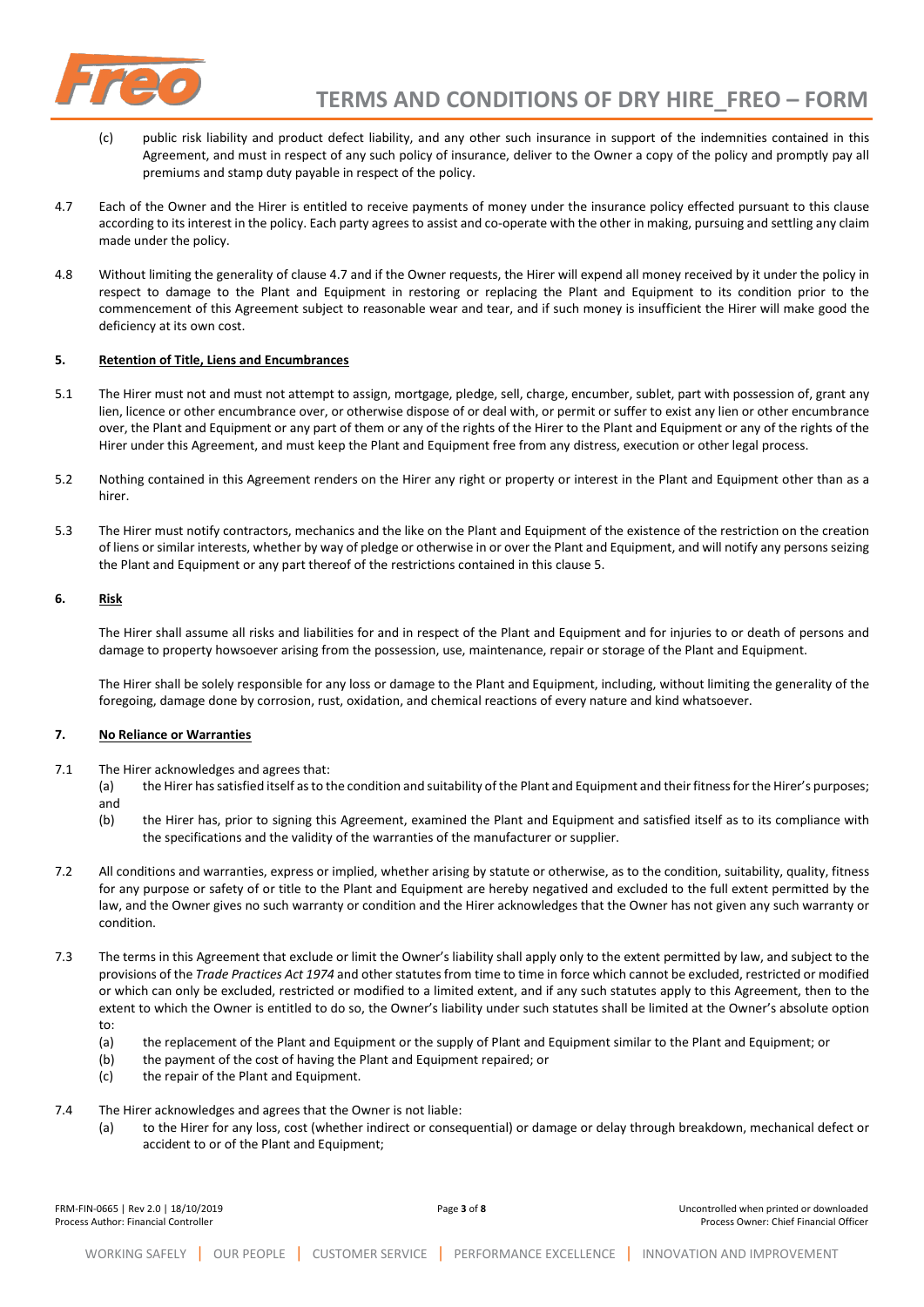

- (b) to any person for any loss or damage to any property stolen from the Plant and Equipment or damaged or otherwise lost during the Dry Hire of the Plant and Equipment or left in the Plant and Equipment after the return of the Plant and Equipment to the Hire Site; and
- (c) to the Hirer for any form of breakdown whether mechanical, electrical or structural to the Plant and Equipment while on Dry Hire.

#### **8. Hirer's Covenants and Warranties**

- 8.1 The Hirer covenants and agrees that:
	- (a) the Hirer must not do or omit to do any act or thing which might in any way invalidate or prejudice any insurance effected by the Owner or Hirer in respect of the Plant and Equipment;
	- (b) notwithstanding whether the Owner or Hirer has effected insurance in respect of the risks, the Hirer INDEMNIFIES AND WILL KEEP INDEMNIFIED the Owner against:
		- (i) the loss of or damage to the Plant and Equipment whether by fire, theft, accident, seizure, confiscation or otherwise, the appraisal of any such loss or damage shall be based upon the replacement value of new equipment as stated in the attached Schedule; and
		- (ii) all other losses, damages, claims, penalties, liabilities and expenses, including legal costs, howsoever arising incurred as a result of or in connection with the Plant and Equipment or the possession, use, maintenance, repair or storage of the Plant and Equipment or the seizure or the taking of possession of the Plant and Equipment by the Owner.
- 8.2 The Hirer warrants and represents to the Owner that:
	- (a) the Hirer, being a body corporate, is duly incorporated and validly existing under the *Corporations Act*, and has full power and authority to enter into and observe and perform the terms of this Agreement, or the Hirer, being an individual, has full power and capacity to enter into and observe and perform the terms of this Agreement;
	- (b) this Agreement constitutes legal, valid and binding obligations enforceable against the Hirer in accordance with its terms;
	- (c) all consents and approvals, whether governmental or otherwise, required in order for the Hirer to observe and perform the Hirer's Covenants have been obtained and are in full force and effect;
	- (d) no Event of Default exists and no event has occurred or is continuing to occur which constitutes or might, with the passing of time or giving of notice, or both, constitute an Event of Default; and
	- (e) to the best of the Hirer's knowledge, information and belief, no information supplied by the Hirer to the Owner in relation to this Agreement contained any material misstatement of fact or omitted to state a material fact.

# **9. Access to Plant and Equipment**

The Owner has at all time free access to the Plant and Equipment and may examine and/or test the same at the discretion of the Owner following reasonable notice to the Hirer.

# **10. Force Majeure**

If a party becomes unable wholly or in part by Force Majeure to carry out any of its duties or obligations under this Agreement:

- (a) that party must give to the other party prompt written notice of:
	- (i) detailed particulars of the Force Majeure;

(ii) so far as is known, the probable extent to which the party will be unable to perform or will be delayed in performing the duty or obligation;

(b) the relevant duty or obligation, so far as it is affected by the Force Majeure, will be suspended during the continuance of the Force Majeure; and

(c) the party will use all reasonable efforts to overcome or remove the Force Majeure as quickly as possible.

# **11. Default and Termination**

11.1 An Event of Default occurs if:

- (a) any money payable under this Agreement is not paid on the Due Date for Payment;
- (b) the Hirer fails to observe and perform any of the Hirer's Covenants, other than a failure to pay money, and such failure continues for more than 3 days after the Owner has given the Hirer notice requiring the Hirer to remedy the breach;
- (c) the Owner ascertains that any warranty, representation or statement made by the Hirer under or in connection with this Agreement has been false in any material respect;
- (d) the Hirer, being an individual, commits an act of bankruptcy, is declared mentally ill or is convicted of a criminal offence or dies;
- (e) a receiver, or an agent in possession for a mortgagee is appointed in respect of any property of the Hirer;
- (f) a mortgagee takes possession of any property of the Hirer;
- (g) any execution or similar process is made against the property of the Hirer;
- (h) an application is made, a resolution is passed or a meeting is convened for the purpose of considering a resolution for the Hirer to be wound up unless the winding up is for the purpose of reconstruction or amalgamation;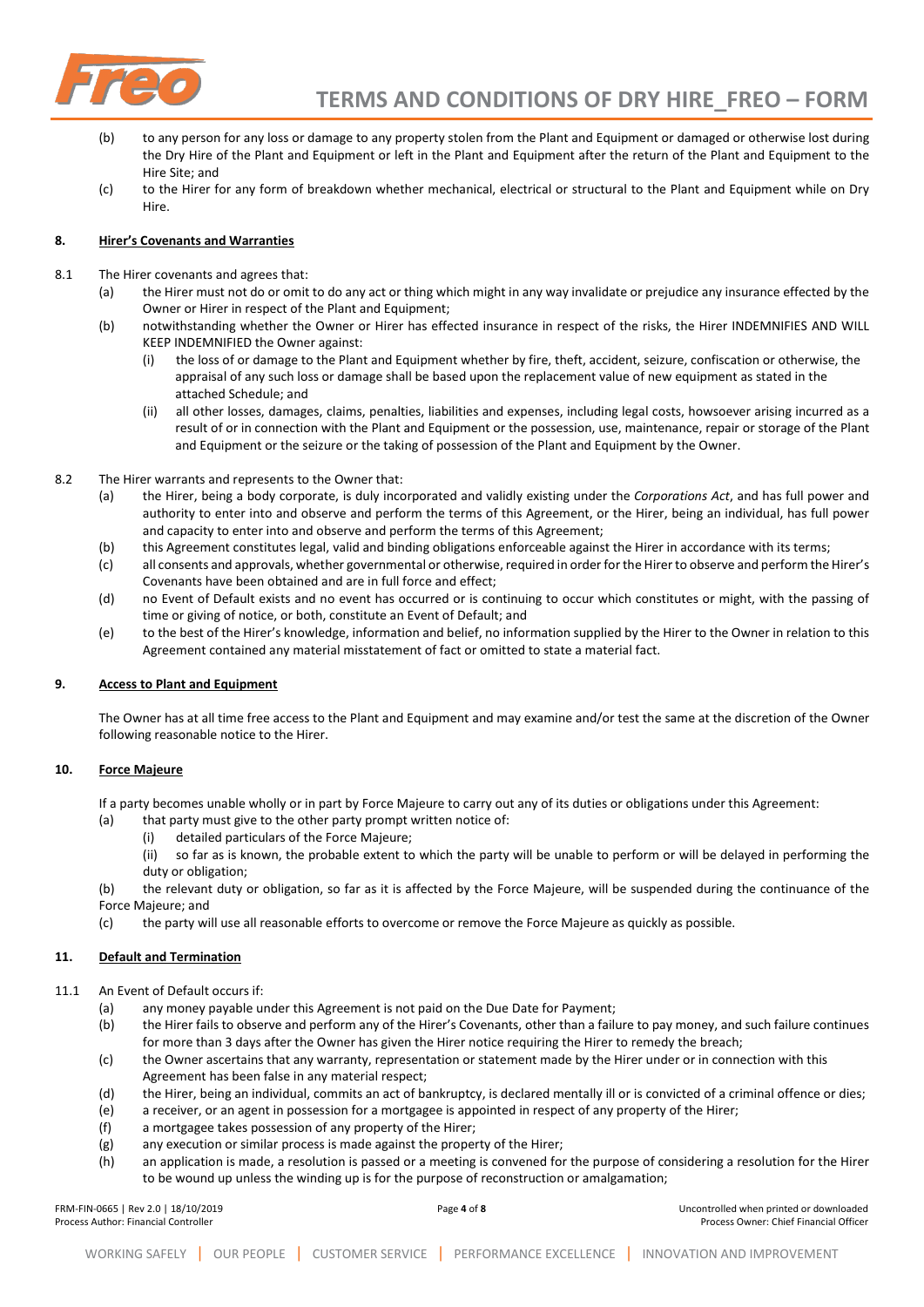

- (i) a compromise or arrangement is made between the Hirer and its creditors;
- (j) a resolution is passed, or a meeting is convened for the purpose of considering a resolution for the Hirer to be placed under official management;
- (k) the Hirer admits in writing its inability to pay its debts;
- (l) an application is made to a court for an order summoning a meeting of any class of creditors of the Hirer;
- (m) an application is made or notice given or other procedure commenced for the dissolution or cancellation of the registration of the Hirer under the *Corporations Act* or any similar process; or
- (n) an investigation is commenced under section 13 of the *Australian Securities Commission Act* to investigate the affairs of the Hirer.
- 11.2 On the occurrence of an Event of Default, the Owner may take possession of the Plant and Equipment with or without notice to the Hirer, and the Hirer must at the Hirer's expense immediately on demand deliver the Plant and Equipment in good order and repair in accordance with the directions of the Owner, and in default, the Hirer irrevocably authorises the Owner to enter any premises occupied or controlled or believed by the Owner to be occupied or controlled by the Hirer and repossess the Plant and Equipment, and for such purposes, break open any gate or lock and dismantle the Plant and Equipment from any part of the premises to which they may be affixed, and the Hirer indemnifies the Owner in respect of any loss arising from any act done under or by virtue of this subclause.
- 11.3 Notwithstanding anything contained in this Agreement to the contrary, the Owner reserves the right to recall the Equipment at any time and without notice to the Hirer when in the Owner's opinion the Plant and Equipment is endangered or imperilled by any reason or cause whatsoever. The Hirer indemnifies the Owner in respect of any loss arising from any act done under or by virtue of this subclause. Any action taken by either the Owner or the Hirer as set forth herein shall be without prejudice to any other rights or remedies that the Owner or Hirer may have respectively.
- 11.4 Upon termination of this Agreement following the occurrence of an Event of Default, the Hirer must pay to the Owner by way of liquidated damages, in addition to and without prejudice to any other right or remedy of the Owner, an amount equal to the total of:
	- (a) the unpaid balance of the Fee for the Term which would have been payable until the expiration of the Term had the Agreement not been terminated;
	- (b) the Owner's costs and expenses incurred in repossessing and storing, insuring and registering the Plant and Equipment and in entering on and removing the Plant and Equipment from land or premises on which the Plant and Equipment was situated, and make good any injury or damage caused to the land or premises;
	- (c) the Owner's costs and expenses of repairs reasonably necessary to bring the Plant and Equipment to a saleable condition; and
	- (d) interest calculated in accordance with clause 3.3 of this Agreement.

#### 11.5 **Condition of Plant and Equipment – Surveys**

- (a) Immediately prior to the commencement of this Agreement, the Plant and Equipment will be inspected by a representative of each party to establish the general condition thereof and a statement of condition of the Plant and Equipment will be prepared ("the On Hire Survey").
- (b) As soon as practicable following termination of this Agreement, the Plant and Equipment will be inspected by a representative of each party to establish the general condition thereof and a statement of condition of the Plant and Equipment will be prepared ("the Off Hire Survey").
- (c) The Hirer acknowledges and agrees that it will, at its cost, reinstate the Plant and Equipment to its condition as specified in the On Hire Survey, normal wear and tear excepted.
- 11.6 On or before termination of this Agreement, the Hirer shall return the Plant and Equipment to the Hire Site and the Hirer acknowledges and agrees that the Fee is payable:
	- (a) until such time the Plant and Equipment is returned to the Hire Site and returned to its condition as specified in the On Hire Survey, normal wear and tear excepted; and/or
	- (b) for the entirety of the Term notwithstanding that the Plant and Equipment may be returned to the Owner prior to termination.

#### **12. Option to extend hire period**

If and only if no later than one (1) month before the expiry of the Term, the Hirer gives notice to the Owner requesting an extension of the Term such extension is, if any, subject to the Owner's Agreement, the availability of the Plant and Equipment and the following conditions:

- (a) the Fee and all other payments due under this Agreement having been received by the Owner in full as at the expiry of the Term;
- (b) there is no breach of the Hirer's Covenants; the Term shall be extended for the hire period specified in the Schedule commencing on the day following the date of expiration of the Term and at the Fee, as varied, also specified in the Schedule on the same terms and conditions of this Agreement except for the insertion of the extended term.

#### **13. Subrogation**

FRM-FIN-0665 | Rev 2.0 | 18/10/2019 Page **5** of **8** Uncontrolled when printed or downloaded Process Author: Financial Controller Process Owner: Chief Financial Officer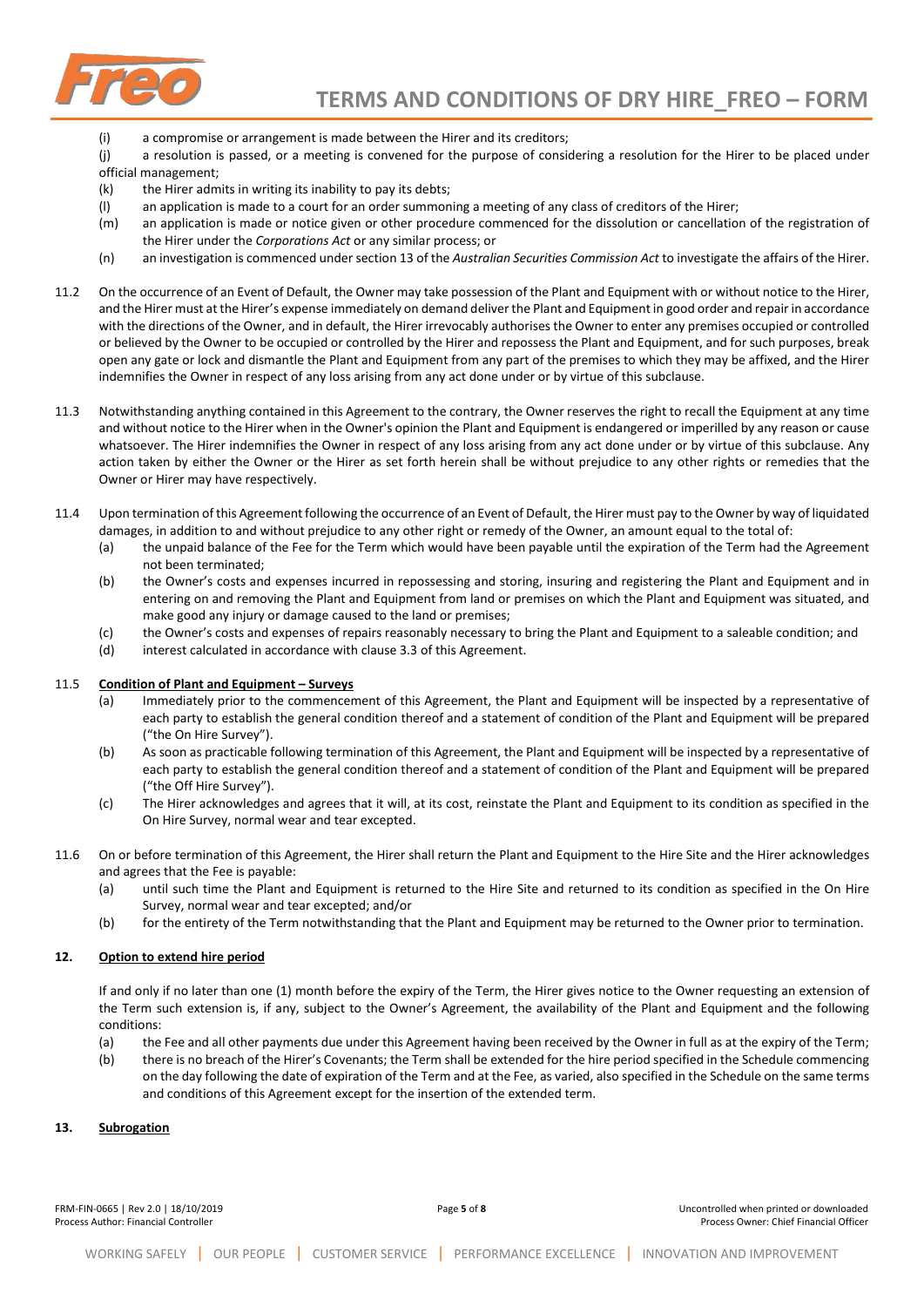

The Hirer agrees to assist and co-operate with the Owner in relation to the Owner exercising any and all of its rights in respect to the Plant and Equipment, including without limitation the Owner instituting, carrying on and enforcing, compromising or completing any legal proceedings which the Owner thinks desirable to protect its rights in respect of the Plant and Equipment.

# **14. Miscellaneous**

- 14.1 A notice or demand given or made to any person under this Agreement must be in writing, may be served by delivering it to that person personally or addressing it to that person and leaving it or posting it by pre-paid or certified post to the address of that person appearing in this Agreement or any other address nominated by that person by notice to the person giving the notice, and will be deemed to be given or made in the case of personal delivery, when delivered, and in the case of service by leaving the notice at an address specified above, when left at that address, and in the case of service by post, on the second business day following the date of posting.
- 14.2 The Hirer irrevocably authorises the Owner and each of the authorised officers of the Owner to do on behalf of the Hirer all such things as the Hirer shall at any time be obliged to do under or by virtue of this Agreement and which the Hirer has neglected or refused to do, and the Hirer agrees to ratify all acts and things done by the Owner pursuant to this clause, and the Hirer indemnifies the Owner against all losses arising from any act done under or by virtue of this clause.
- 14.3 None of the Plant and Equipment shall be sublet by the Hirer. The Hirer shall not assign or transfer its interest in this Agreement or part with possession of all or any portion of the Plant and Equipment without the prior written consent of the Owner which consent may be arbitrarily withheld.
- 14.4 This Agreement is governed by, and to be interpreted in accordance with, the laws of Western Australia and where applicable the laws of the Commonwealth of Australia.
- 14.5 If any part of this Agreement is, or becomes void or unenforceable, that part is or will be, severed from this Agreement to the intent that all parts that are not, or do not become, void or unenforceable remain in full force and effect and are unaffected by that severance.
- 14.6 (a) Failure to exercise or delay in exercising any right, power or privilege in this Agreement by a party does not operate as a waiver of that right, power or privilege. (b) A single or partial exercise of any right, power or privilege does not preclude any other or further exercise of that right, power or privilege, or the exercise of any other right, power or privilege.
- 14.7 This Agreement is binding on each party who executes it notwithstanding the failure of any other person named as a party to execute it, and the avoidance or unenforceability of any part of this Agreement.
- 14.8 Each party must execute and do all acts and things necessary or desirable to implement and give full effect to the provisions and purpose of this Agreement.
- 14.9 This Agreement constitutes the entire Agreement between the parties and contains all the representations, warranties, covenants and agreements of the parties in relation to the subject matter of this Agreement.
- 14.10 Time shall be of the essence in relation to the terms of this Agreement.

## **15. No reliance on load measuring device.**

If any crane has been fitted with a load measuring device, the Hirer hereby acknowledges and agrees that the Owner has made no warranties or representations whatsoever with respect to the ability of the said load measuring device to accurately or consistently measure the weight of loads being lifted by such crane. The Hirer further acknowledges and agrees that it is the responsibility of the Hirer to independently determine the weight of every load to be lifted by any crane comprising all or a portion of the Equipment so as to ensure that any such load to be lifted does not exceed the rated load as determined by such crane's capacity chart and that the load measuring device shall be used as an operator-aide only. The Hirer will be liable for and shall indemnify and save harmless the Owner of and from any and all liabilities, losses, costs, damages, charges, legal fees and disbursements (including those on a solicitor and his own client basis with right of full indemnity), fines, penalties, expenses, actions, suits, proceedings and demands, all of whatever kind or nature which the Owner may suffer or incur or be liable for, either directly or indirectly, by reason of failure of any load measuring device to perform consistently or accurately, notwithstanding the negligence of the Owner directly or indirectly related thereto. The Hirer hereby remises and releases the Owner of and from any and all liabilities, losses, costs, damages, claims and demands which it may have against the Owner, either directly or indirectly, arising by reason of the failure of any load measuring device to perform consistently or accurately, notwithstanding the negligence of the Owner. Without restricting the generality of the foregoing, the Hirer covenants and agrees that he shall not sue the Owner for any such losses, or costs, damages, claims or demands. As well, the Hirer acknowledges and agrees that if he relies in any way whatsoever on any such load measuring device that he does so completely at his own risk.

#### **16 PPSA:**

| FRM-FIN-0665   Rev 2.0   18/10/2019<br>Process Author: Financial Controller | Page 6 of 8 | Uncontrolled when printed or downloaded<br>Process Owner: Chief Financial Officer |
|-----------------------------------------------------------------------------|-------------|-----------------------------------------------------------------------------------|
|                                                                             |             |                                                                                   |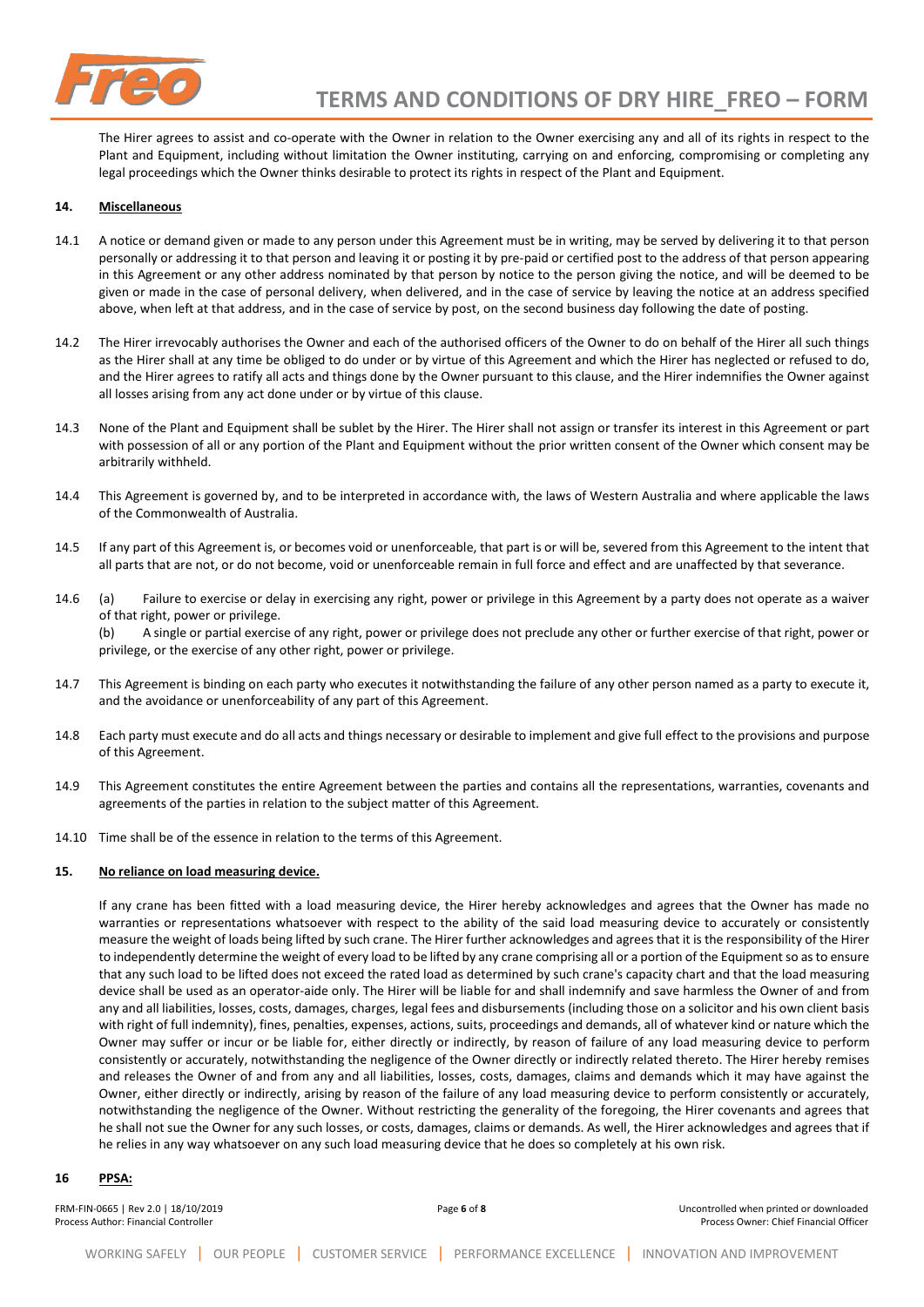

For the purposes of this clause PPSA means the *Personal Property Securities Act* 2009 (Cth), including any amendments, replacement and successor legislation, and all terms used herein have the same meaning as set out in that Act unless otherwise defined.

- 16.1 Customer acknowledges and agrees that Clause "16" and "17" apply to the extent that this Agreement provides for a "security interest" for the purposes of the PPSA and as such Owner is granted a Security Interest in the Equipment and their Proceeds.
- 16.2 Customer further agrees that:
	- (a) the Equipment supplied Owner secures the payment of the Rental of the Equipment and any other Equipment supplied by Owner
	- (b) it will not register a Financing Change Statement in respect of a Security Interest contemplated or constituted by this Lease Agreement without Owner's prior written consent;
	- (c) it will not register or permit to be registered a Financing Statement or Financing Change Statement in relation to the Equipment in favour of a third party without Owner's prior written consent;
	- (d) that the Equipment provided under this Agreement is collateral for the purposes of the PPSA;
	- (e) that this Agreement is a Security Agreement for the purposes of the PPSA;
	- (f) it will do all the things necessary including providing all information Owner requires to register a Financing Statement or Financing Change Statement (as defined under the PPSA) on the PPS Register ('PPSR') as a Security Interest pursuant to the PPSA;
	- (g) it will not change its name, ACN or ABN or other details required on the PPSR, without first notifying us;
	- (h) it waives its rights to receive a verification statement in respect of any Financing Statement or Financing Change Statement in respect of the Security Interest created pursuant to these terms and conditions;
	- (i) it must pay our costs of any discharge or necessary amendment of any Financing Statement or Financing Change Statement;
	- (j) unless otherwise agreed in writing the parties hereto agree not to disclose information of the kind referred to in section 275(1) of the PPSA to any interested person, or any other person requested by an interested person and the Lessee waives any right it may have but for this clause under section 275(7)(c) of the PPSA to authorise the disclosure of the above information; and
	- (k) in the event that an Agreement is not executed by the Customer, the delivery and use of the Equipment by the Customer (Dry Hire), or the delivery and operation of the Equipment by Owner (wet hire) shall constitute adoption or acceptance by the Customer of the terms and conditions set out in the proposed Agreement.
- 16.3 Customer consents to Owner affecting and maintaining a registration on the Register (in any manner it considers appropriate) in relation to any Security Interest contemplated or constituted by this Agreement in the Equipment and the proceeds arising in respect of any dealing in the Equipment.
- 16.4 Customer agrees to sign any documents and provide all assistance and information to Owner required to facilitate the registration and maintenance of any Security Interest.

#### **17 Contracting Out**

- 17.1 Section 115(1) of the PSSA allows for the contracting out of provisions of the PPSA and to the maximum extent permitted by law, Customer agrees that the following sections of the PPSA will not apply: Sections 95, 96, 118, 121, 125, 130, 132, 135, 142 and 143.
- 17.2 Section 115(7) of the PSSA allows for the contracting out of provisions of the PPSA and to the maximum extent permitted by law, you waive any rights you may have pursuant to, and hereby contract out of the following sections of the PPSA: Sections 127, 129(2) and (3), 130(1), 132, 134(2), 135, 136(3), (4) and (5) and 137.

#### **18. Special Conditions**

- 18.1 The special conditions (if any) set out in the Schedule shall form part of this Agreement.
- 18.2 In the event of any inconsistency between the special conditions and any other term of this Agreement, the special conditions shall prevail to the extent of the inconsistency.